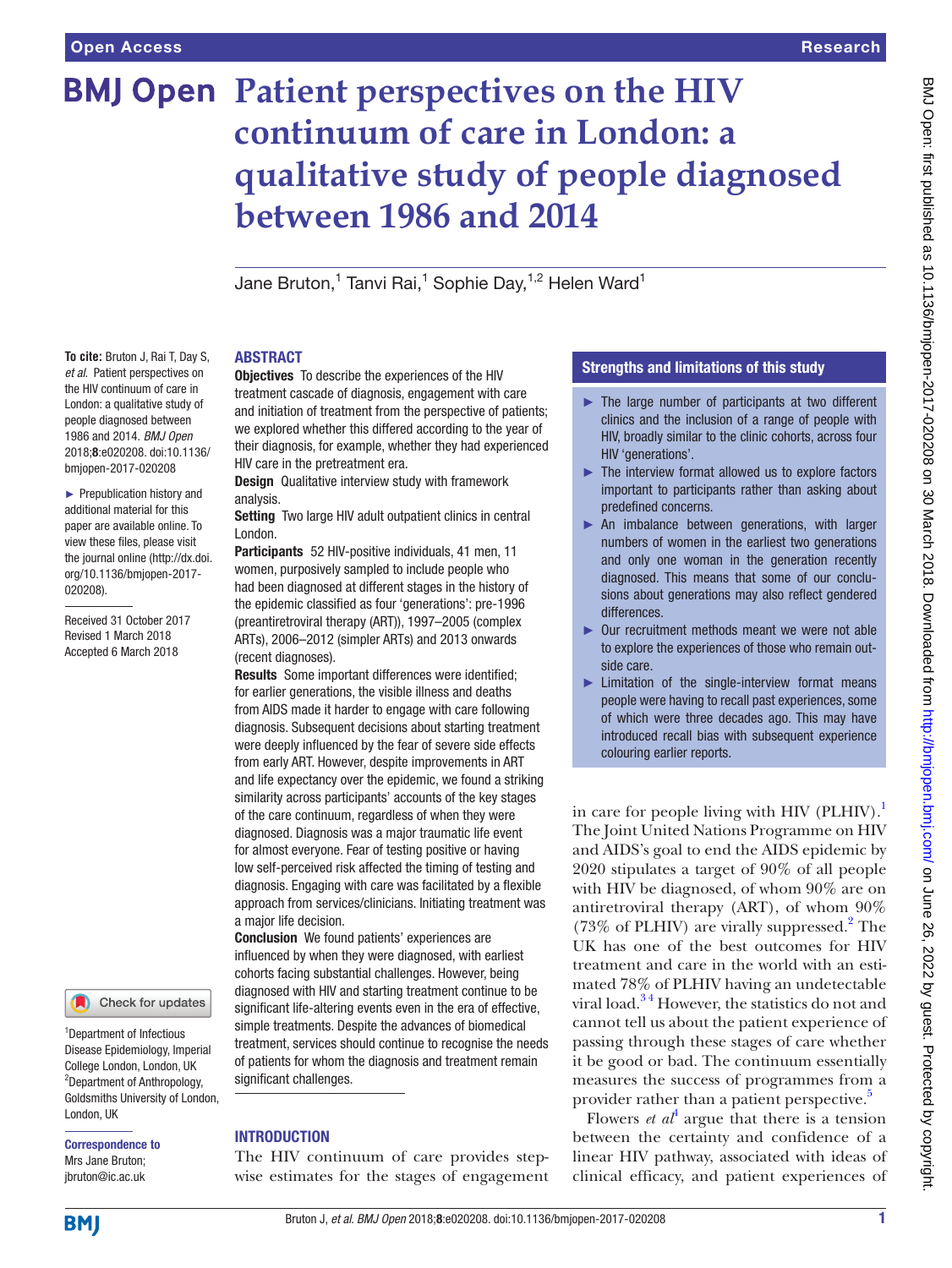diagnosis and prognosis, which can be full of uncertainty. With the evolution of modern ARTs, we have witnessed the transformation of HIV from an acute life-threatening infection to a treatable chronic condition and a concurrent evolving of the care continuum. However, it is unclear whether this change is reflected in patients' own experiences of passing through each of the stages of care. For example, has the moment of diagnosis become any less traumatic, and have decisions about starting treatment become simpler for patients? Analysis of patient narratives, historically and currently, may help to highlight significant factors for patients in the care continuum. This is particularly important in a climate of National Health Service restructuring in the UK, which has led to reductions in non-clinical services and streamlining of care. To this end, we explored the patient perspectives on the care continuum, and we hypothesised that patients' experiences of, and engagement with, care would differ according to what point in the epidemic they were diagnosed.

# **METHODS**

We undertook a qualitative study of people attending two public HIV clinics in London that have provided care since the start of the epidemic; they were also chosen for their large size and diversity, in terms of demographics. They are both specialist HIV clinics linked to sexual health (genitourinary medicine) services. Care is provided by physician-led multidisciplinary teams where patients have a named consultant. HIV care in the UK is free and open access, allowing patients to register at their clinic of choice. We used a purposive sampling method to recruit patients with a range of experiences. To reflect the evolution of ART, we identified four 'generations' according to time of diagnosis: pre-1996 (pre-ART), 1997–2005 (complex ARTs), 2006–2012 (simpler ARTs) and 2013 onwards (recent diagnoses). Within each generation, we aimed to include people with a range of characteristics, including, gender, exposure, age and ethnicity. Participants were recruited opportunistically by researchers attending clinical services and through fliers and digital advertising in clinical areas. Recruitment was periodically checked against the recruitment matrix and under-represented groups/strata targeted.

Patients were provided with information and gave written consent. Interviews took place in private rooms in or near the clinics or at the patient's home; they were recorded and transcribed, and interviews lasted between 60 and 90minutes. The interviews were semistructured and carried out by one male (CH) and three female researchers (JB, TR and JR), three of whom had clinical backgrounds. The interviews were based on a topic guide (see online [supplementary file\)](https://dx.doi.org/10.1136/bmjopen-2017-020208) informed by a focus group of PLHIV who assisted in designing the research. We invited participants to recall their initial diagnosis and describe key points in their HIV journey including testing, disclosure, support, engaging with care, starting

treatment, medication adherence, work and social life. Field notes were written after the interviews.

Transcripts were uploaded to NVivo, a qualitative data analysis software package. Using Framework analysis, we developed key themes through a systematic process that involved reading, rereading, coding and summarising the transcripts and and subsequent in-depth analysis of the dataset.<sup>[6](#page-6-0)</sup> Final themes were discussed in the research group (HW, JB, SD and TR) and further analysed in relation to the existing literature.

# **RESULTS**

Fifty-two patients were recruited, 25 at one clinic and 27 at the other. The sample included 41 men and 11 women; 37 men acquired HIV through sex with other men (MSM), while the rest through heterosexual contact  $(n=14)$  or injection drug use  $(n=1)$ . There were 11 in generation 1, 14 generation 2, 17 generation 3 and 10 generation 4. The characteristics of the study participants alongside those of the clinic population for 2014 are shown in [table](#page-2-0) 1.

The generation samples differed somewhat by gender and acquisition: the women were concentrated in generations 1 and 2 (n=6and 4, respectively), and MSM in generations 3 and 4 (n=16and 8, respectively).

We have used pseudonyms for each of the following quotes from participants.

# 'Becoming positive': the impact of HIV diagnosis

The experience of receiving an HIV diagnosis was similar across the generations. First reactions were generally of shock and fear of death, irrespective of generation. Alan, diagnosed in 1991, knew nothing about HIV and had not tested before. He remembers vividly the time he received his result:

I could hear myself saying 'I'm going to die'. Not verbally but in my mind, 'I'm going to die, I'm going to die'. (gen 1, MSM)

Sylvia, diagnosed 2001, was 'totally devastated':

… I didn't see myself going back and doing my Master's degree for what reason am I going back to do that if I have maybe fiveyears to live. (gen 2, woman)

Roger, diagnosed more than 20 years later, reported several previous tests and considered himself wellinformed. However, his principal concern on receiving a positive diagnosis was also about life expectancy:

But even I was not certain. Certainty is the wrong word. I was under the illusion that my expiry date was stamped on me now. (gen 4, MSM)

Fear of a positive result was a key factor in delayed diagnosis for several MSM in all generations, who reported concerns about the impact of HIV on their lives. They were aware of their risk and described feeling relieved at diagnosis as HIV had been 'hanging over them' for years;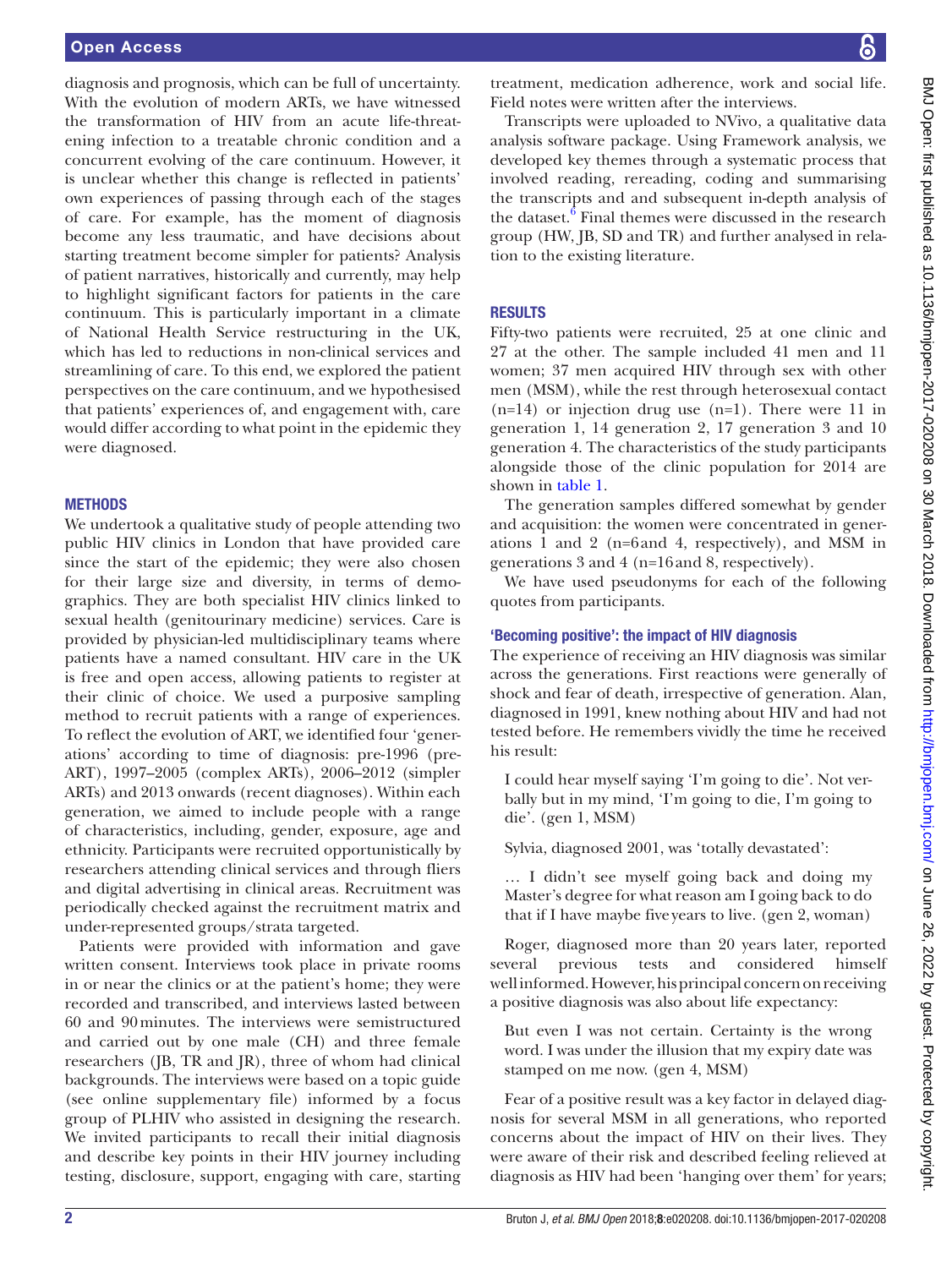<span id="page-2-0"></span>

| Study sample characteristics compared with the clinic cohorts<br><b>Table 1</b> |                  |                     |                |               |                  |                     |              |               |  |
|---------------------------------------------------------------------------------|------------------|---------------------|----------------|---------------|------------------|---------------------|--------------|---------------|--|
|                                                                                 |                  | <b>Clinic A</b>     |                |               |                  | <b>Clinic B</b>     |              |               |  |
|                                                                                 |                  | <b>Study sample</b> |                | 2014 Cohort   |                  | <b>Study sample</b> |              | 2014 Cohort   |  |
|                                                                                 | n                | $\frac{0}{0}$       | $\mathsf{n}$   | $\frac{0}{0}$ | n                | $\frac{6}{6}$       | $\mathsf{n}$ | $\frac{0}{0}$ |  |
| Gender                                                                          |                  |                     |                |               |                  |                     |              |               |  |
| Male                                                                            | 18               | 72.0                | 2459           | 77.5          | 23               | 85.2                | 7743         | 90.3          |  |
| Female                                                                          | $\overline{7}$   | 28.0                | 715            | 22.5          | $\overline{4}$   | 14.8                | 830          | 9.7           |  |
| Age (years)                                                                     |                  |                     |                |               |                  |                     |              |               |  |
| $18 - 24$                                                                       | $\overline{0}$   | 0.0                 | 124            | 3.9           | $\mathbf 0$      | 0.0                 | 186          | 2.2           |  |
| $25 - 34$                                                                       | 4                | 16.0                | 465            | 14.7          | 3                | 11.1                | 1729         | 20.2          |  |
| $35 - 49$                                                                       | 16               | 64.0                | 1502           | 47.3          | 14               | 51.9                | 4164         | 48.6          |  |
| $50+$                                                                           | 5                | 20.0                | 1083           | 34.1          | 10               | 37.0                | 2494         | 29.1          |  |
| Ethnicity                                                                       |                  |                     |                |               |                  |                     |              |               |  |
| White                                                                           | 14               | 56.0                | 1541           | 48.6          | 22               | 81.5                | 6401         | 74.7          |  |
| <b>Black African</b>                                                            | 5                | 20.0                | 720            | 22.7          | $\overline{5}$   | 18.5                | 778          | 9.1           |  |
| <b>Black Caribbean</b>                                                          | 0                | 0.0                 | 114            | 3.6           | 0                | 0.0                 | 201          | 2.3           |  |
| Other/mixed                                                                     | $6\phantom{1}$   | 24.0                | 746            | 23.5          | $\mathsf 0$      | 0.0                 | 1132         | 13.2          |  |
| Not reported                                                                    | 0                | 0.0                 | 53             | 1.7           | 0                | 0.0                 | 61           | 0.7           |  |
| Exposure route                                                                  |                  |                     |                |               |                  |                     |              |               |  |
| Sex between men                                                                 | 15               | 60.0                | 1971           | 62.1          | 22               | 81.5                | 6776         | 79.0          |  |
| Heterosexual contact                                                            | $\boldsymbol{9}$ | 36.0                | 1037           | 32.7          | 5                | 18.5                | 1209         | 14.1          |  |
| Injecting drug use                                                              | 1                | 4.0                 | 52             | 1.6           | 0                | 0.0                 | 109          | 1.3           |  |
| Other                                                                           | $\overline{0}$   | 0.0                 | 112            | 3.5           | $\pmb{0}$        | 0.0                 | 46           | 0.5           |  |
| Undetermined                                                                    | 0                | 0.0                 | $\overline{2}$ | 0.1           | 0                | 0.0                 | 433          | 5.1           |  |
| Year of diagnosis                                                               |                  |                     |                |               |                  |                     |              |               |  |
| Pre-1997                                                                        | 6                | 24.0                | 638            | 20.1          | 5                | 18.5                | 1399         | 16.3          |  |
| 1997-2005                                                                       | 6                | 24.0                | 1234           | 38.9          | $\boldsymbol{8}$ | 29.6                | 2580         | 30.1          |  |
| 2006-2012                                                                       | 7                | 28.0                | 986            | 31.1          | 10               | 37.0                | 3199         | 37.3          |  |
| 2013 onwards                                                                    | $6\phantom{1}$   | 24.0                | 316            | 10.0          | $\overline{4}$   | 14.8                | 1395         | 16.3          |  |
| Total                                                                           |                  |                     | 3174           |               |                  |                     | 8573         |               |  |

the diagnosis confirmed their suspicions. William, who had never tested before, presented with symptoms:

[I had been] burying my head in the sand. I guess I knew I had it but didn't, at the same time, want it confirmed. (gen 2, MSM)

Brian (gen 4, MSM), recently diagnosed, had '*spent on and off probably eightyears thinking about it*'. He felt he had '*done all the thinking before*'so, although disappointed, he was also relieved.

Most other participants, particularly heterosexual men and women, were not expecting a positive result and had not requested an HIV test. They were diagnosed either following ongoing symptoms of ill health or having presented for a general sexual health check-up.

None of the women had been diagnosed during pregnancy; most were diagnosed before antenatal screening became routine in the UK (1999). For example, Olivia, diagnosed in 1998, had not been tested in pregnancy. Her 6-month-old baby became sick, and both baby and

husband were then diagnosed with HIV but she did not believe she had HIV and delayed testing for several weeks.

Me I don't have HIV because I never went with other men. (gen 2, woman)

The response and level of support offered by clinicians at this critical time were important to participants' immediate well-being and influenced what happened next, including continuing engagement in care. Martha remarked:

I remember how lovely [name of clinician] was and I've always said I could never wish for a better person to ever tell me or try to guide me, or to reassure me more than what she did because she was perfect. (gen 4, woman)

While most experiences were positive, there were some exceptions. Paul (gen 3, MSM) had regularly tested negative but continued to take risks. Testing positive in 2010 was totally unexpected, leaving him '*numb with shock*', and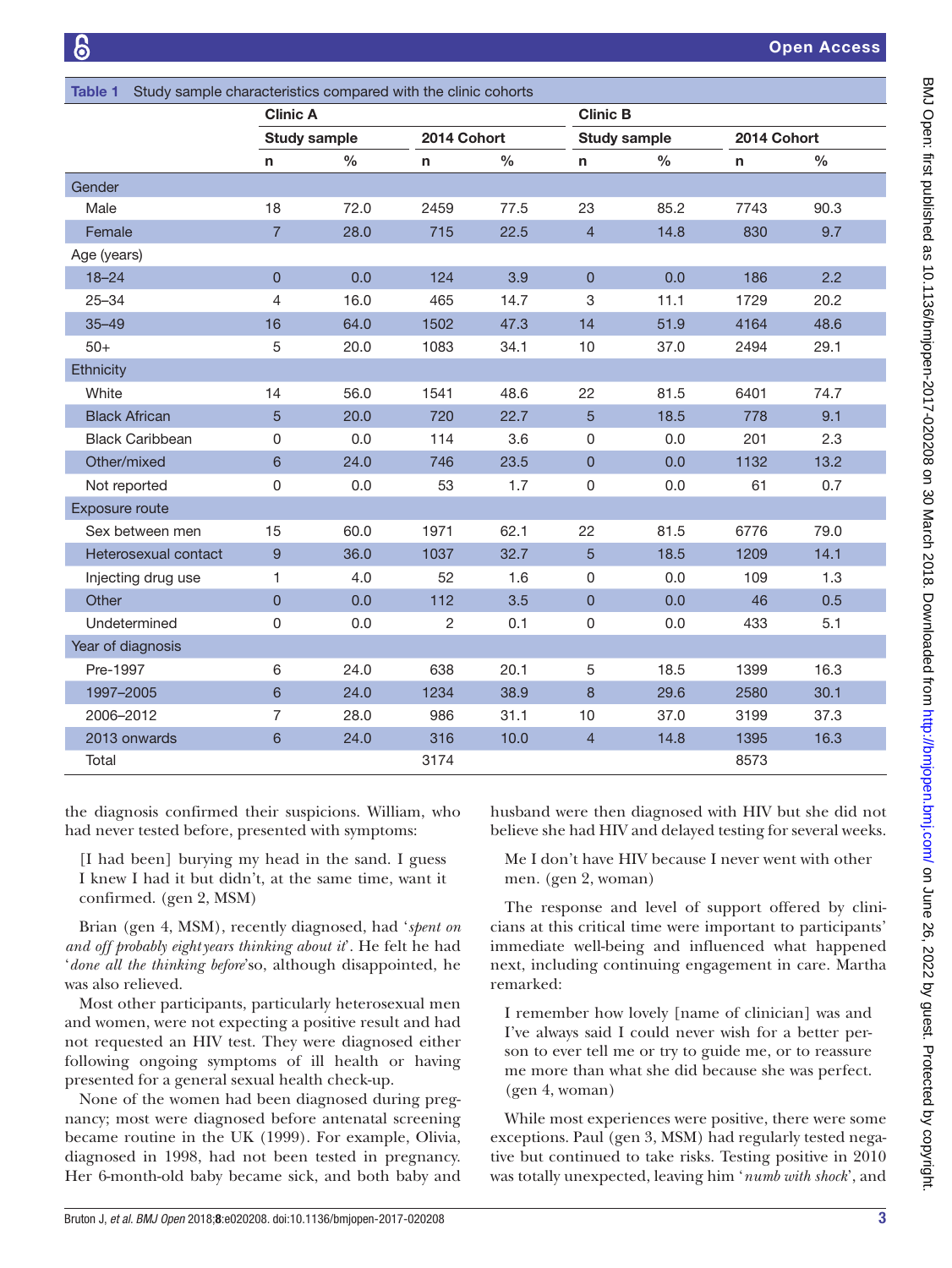he did not feel that he was supported appropriately. The clinician who gave him the diagnosis seemed '[to be on] *autopilot because he had seen people like me before*' and was '*working to his own agenda*'. Despite Paul's obvious distress, the clinician asked him to ring potential contacts during the consultation. Furthermore, when the clinician said: '*Oh this can be managed, don't worry*', Paul interpreted this to mean 'managed to his death'. After 2weeks of acute anxiety, Paul contacted a friend who was able to reassure him about treatment and the care pathway. Similar experiences led other participants to feel vulnerable, isolated and slow to accept their diagnosis.

### 'Becoming an HIV patient': developing a relationship with clinic and clinician

Once diagnosed, participants described a sense of reassurance about being in the 'best hands*',* managed by experts in HIV medicine. The majority across the generations described strong relationships with their clinicians and valued seeing the same person each visit. It felt '*like a partnership*' with '*someone you can tell anything*', who knew them and their entire history, ensuring that care went beyond just the clinical management of HIV: '*We seriously talk about how I am not just what my CD4 count is*'.

However, some had not developed a trusting relationship. Marty (gen 3, MSM), for example, diagnosed HIV in 2012, was not eligible for treatment under guidelines at that point. He described anxiety about this lack of treatment, feeling that it adversely affected pre-existing mental health problems that were not addressed by his clinicians. He attended two different clinics and was on the verge of dropping out of care when, as he recounted: '*I basically rescued myself*'. His friend recommended a clinician: '*She got me just like that thank god, thank god…I finally found and she was willing to fight my case*'.

Another participant, Peter, diagnosed in 2009, reported changing HIV clinics within 3months of diagnosis. He recalled a series of mistakes, miscommunication and a 'dehumanising' clinic environment. Losing trust in clinicians and the service, he finally gained confidence from attending a support group and moved his care:

I remember that I said, it was like falling off a building… I'm slowly falling backwards as the virus increases. It felt like they were holding a blanket at the bottom to catch me but it felt like they were holding it in the wrong place. I was being asked to trust. (gen 3, MSM)

All participants valued continuity of care, although two recently diagnosed felt that it was not always necessary to see the same clinician. However, continuity was affected by what some described as the very busy clinics limiting the time for consultations and impeding communication.

All participants were in care at the time of the interview but some described having stayed away in the past. Two of six women diagnosed before 1996 had dropped out of care for several years. Given the lack of effective treatment, they had found clinic visits depressing and preferred to keep away until they became sick. Marie (gen 1, woman) explained, '*I didn't want a life where I just would go to tests and I am scared and they had nothing to offer*'. Alison (gen 1, woman) described the '*terrible situation*' at the clinic, where she saw young gay men, couples, where one would be fit and the other '*in a wheelchair, a skeleton*'. She felt sorry for the doctors, '*there were all these poor young doctors with nothing to offer and seeing these very ill people*'.

Seven of all those diagnosed since ARTs became available described occasional or multiple lapses in attendance; these were generally explained by issues external to the clinic such as recreational drug use, household disruption, mental health problems or competing comorbidities. Re-engagement with care was easier when their clinician actively reached out; for example, some consultants had telephoned patients when they missed appointments and one woman (gen 1) described interventions of this kind as being '*like my family*'. Even though not all patients were contacted when they did not attend services, and one expressed surprise that no one had tried, all found their way back into care.

#### 'Becoming medicalised': starting treatment

Almost all (48) of the participants were on treatment; one had stopped medication because of drug interactions and three chose to remain off treatment. Despite the simplification of regimens, participants in all four generations found the decision to start treatment a significant life event.

For earlier generations, the decision had been complex because of toxicity related to ARTs. Some refused treatment contrary to medical advice. Alison, described earlier, recalled, '*In the waiting rooms people said, "don't take it, it will kill you", so I refused that (AZT*)'. Others felt well without treatment like Marie, who was diagnosed in 1986 but only started ARTs 25 years after diagnosis when her CD4 count crashed. She felt she had no choice, *'I fought it all this time on my own, and then finally I had to give in and take a pill. That was kind of depressing'.*

Those diagnosed more recently found it easier to decide to begin treatment, but it was still a significant moment. Tim, diagnosed in 2012, was aware of the latest research and asked to start treatment immediately, even for him, the 'treatment appointment' was a sobering experience:

[It was] the only time there was a tear. I just thought, God this is a new chapter now. This is a new chapter in my life. I am going to have to take this pill for the rest of my life. (gen 3, MSM)

Brian, diagnosed in 2013, sums up some of the issues that participants said they had considered when deciding to start medication:

Well the impact it would have on my life, the damage it would do to my body. Would I cope with the medication? Would I be able to continue working? Because so many people have side effects initially and it takes them a long time to get over. I had a lot of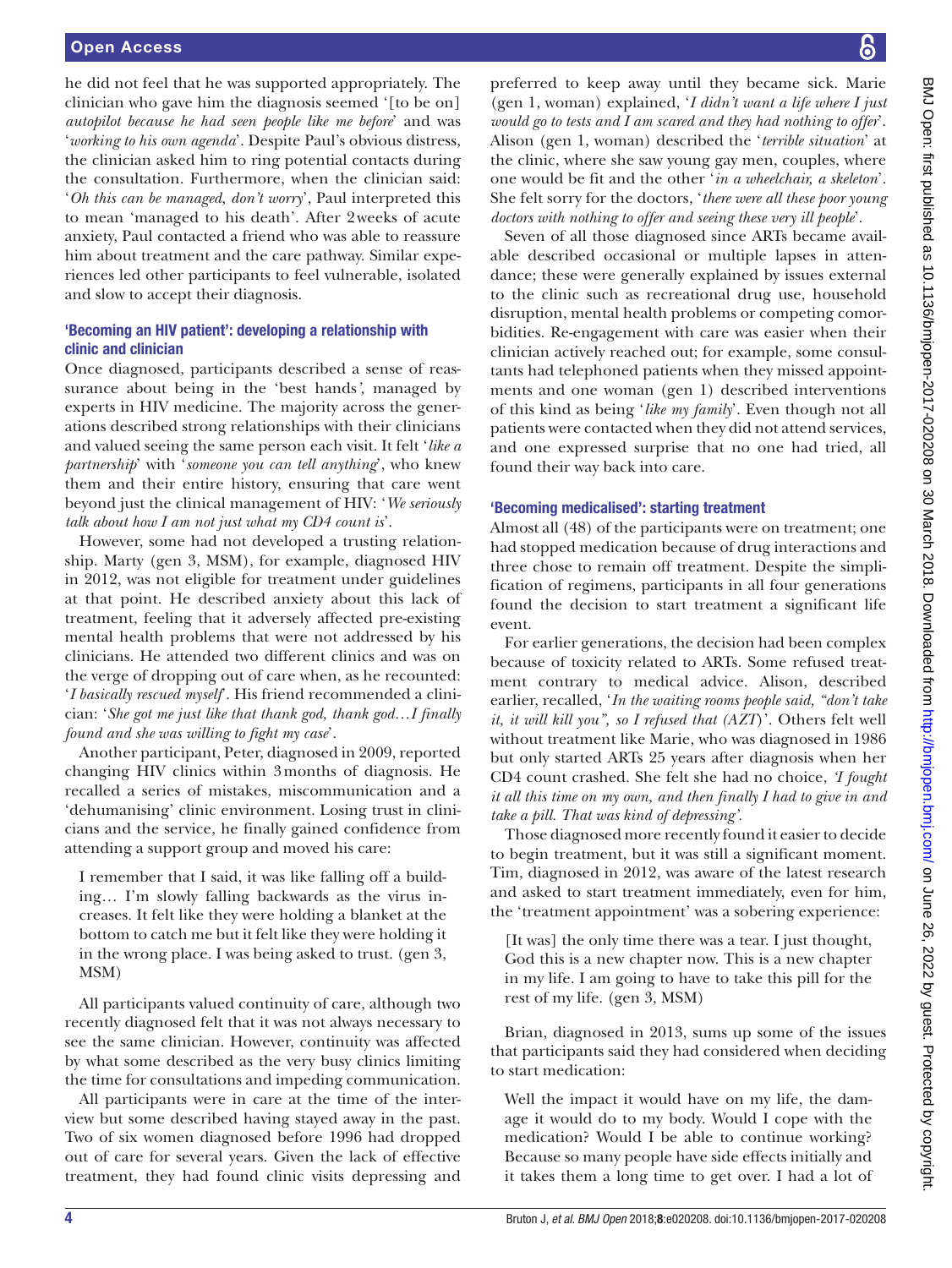responsibility at work and I couldn't actually manage responsibility well enough once on medication. Would I be able to take the medication on time? Would life's pressures allow me to do what I needed to do? And so on. (gen 4, MSM)

The three participants not on treatment described feeling healthy and wished to remain drug free for as long as possible.

For many participants, HIV occupied only a small part of their lives, but daily medications proved to be a constant reminder of their status even if only for a moment each day. Martin, diagnosed in 2014, described his relationship with his medication:

It's strange sometimes because you look at this pill and you think between you and this little pill lies – it's keeping you alive. And I have never had a pill to take like that before. So, it's very strange. It's my friend and foe at the same time. (gen 4, MSM)

#### **DISCUSSION**

We have found that patients' experiences of, and engagement with, care are influenced by the point at which they were diagnosed, with the earliest cohorts facing substantial challenges. However, we have also found that being diagnosed with HIV and starting treatment continue to be significant life-altering events even in the era of effective and simple treatments. This study brings new insights that are important when considering how future services should be provided.

The revolution in HIV treatment over three decades means it can now be described as a chronic, manageable condition[.7 8](#page-6-1) In our study, all our patients were virally suppressed having passed through all the stages of the continuum and arrived on the other side. However, patients' recall of their experience of navigating this journey revealed a range of quite complex issues faced by them at different points, reminding us that many challenges remain in the successful provision of HIV care. We hypothesised that the revolution in treatment would have an impact on the experience of the different diagnostic generations moving through the care continuum, with those diagnosed more recently having a smoother journey. We identified some important differences; the visible illness and deaths from AIDS made it harder for earlier generations to engage with or remain in care and some dropped out, returning only when ill. Decisions about treatment were particularly difficult for the early generations, for whom the association of treatment with severe side effects remained strong until more recently and who expressed pride in, and determination to, remaining well without treatment.

However, our primary finding was a striking similarity across participants' accounts of key stages of the HIV care continuum: diagnosis was a major, traumatic life event for almost everyone, and anticipation of an HIV-positive status

affected the timing of testing and diagnosis. Engagement with care was facilitated by a responsive, flexible approach on the part of services and clinicians, starting with the way the positive diagnosis was handled. Finally, initiating treatment was a major life decision even when recommended by protocol and considered straightforward by clinicians.

Despite the drive to normalise HIV testing through simplified sampling, reduced pretest discussion and expanded test settings, $9-11$  receiving an HIV diagnosis remained a significant shock for most participants irrespective of generation, sexuality or gender, as suggested elsewhere.<sup>[12–15](#page-6-3)</sup> Moreover, we found that none of the heterosexual participants were expecting a positive result, a finding that also applied to some of the MSM participants. Resonating with other studies,<sup>13 16 17</sup> we found that fear of imminent death and experience of profound distress did not change, despite the availability of effective and less toxic treatments. This fear, often coupled with a fear of social exclusion and rejection, led some MSM participants who suspected they were positive to delay testing.<sup>[18](#page-6-5)</sup> Bury<sup>19</sup> usefully describes this experience of illness and especially chronic illness as 'biographical disruption'. When everyday life and its meanings are turned upside down, relationships and social networks are disrupted, and plans for the future have to be re-ex-amined.<sup>[19](#page-6-6)</sup> Participants described this type of disruption at diagnosis, whether HIV was considered an acute infection or a chronic condition.

A clinician's approach to a patient with a positive result is considered critical to patients' experiences and may be more important than other aspects of the testing process.<sup>[12 15 17 20 21](#page-6-3)</sup> We found that negative experiences at this critical point affected immediate wellbeing and further contact with services. The impact of those initial encounters, both good and bad, left participants with lasting impressions throughout their journey, thus demonstrating the importance of establishing trust between clinician and patient as a firm foundation for good retention in care.<sup>22–24</sup> Women, a minority in the clinics and, in our sample mainly from the earlier generations, faced particular challenges in engaging in care. This made the establishment of a trusting relationship with their clinician all the more important to managing their quality of life with HIV. Moreover, the importance of that relationship for participants was underlined by their willingness to change their treatment centre until they found what they perceived as a good clinician/patient relationship. The UK policy of open access to any clinic through self-referral may be another explanation for high levels of retention in care.

The prospect of treatment for life, to sustain life, was a major life event. Currently, the moves towards starting treatment at diagnosis, the test-and-treat model, is based on the confidence of biomedicine in HIV management but may be at odds with patient concerns.<sup>[25](#page-6-8)</sup> The British HIV Association interim guidelines 2016 recommend starting treatment on all diagnosed with HIV regardless of CD4 count and continue to recognise that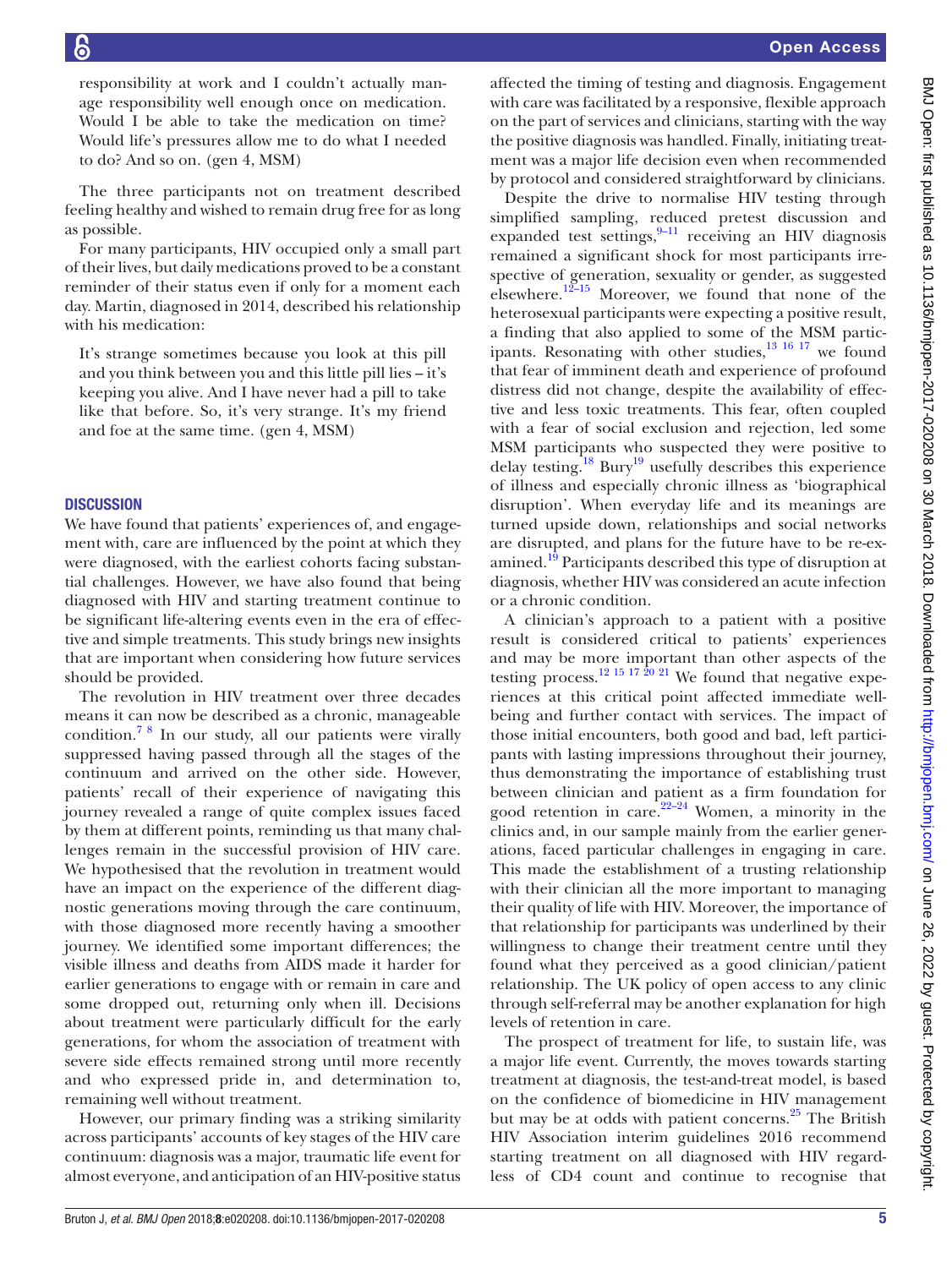social, psychological, cultural and economic factors can adversely affect adherence and treatment outcomes.<sup>26</sup> Starting medication on the same day as, or soon after, diagnosis when individuals may be distressed by the positive result could preclude a meaningful discussion of the patient's 'readiness to start'. Persson *et*  $a\ell s^{27}$  $a\ell s^{27}$  $a\ell s^{27}$  2016 study of patients not on ARTs found similar barriers and concerns: for example, logistics of starting life-long medication, fear of long term side effects and desire to stay drug-free while healthy.

Considering ARTs was another point at which some participants anticipated 'biographical disruption', which deterred them from starting treatment.

The study's strengths are in the large number of participants at two different clinics, the inclusion of a range of people with HIV broadly similar to the cohorts seen at these clinics, and diagnosed across the four generations. The semistructured interview format allowed us to explore factors important to participants rather than asking about predefined concerns. However, our study sample was imbalanced between generations, with larger numbers of women in the earliest two generations and only one of those more recently diagnosed. This means that some of our conclusions about generation may also reflect gendered differences. Our recruitment methods that relied on recruitment from the two clinics meant we were not able to explore the experiences of those who remain outside care. The study is also limited by the single interview format that meant people were having to recall past experiences, some of which were three decades ago. This may have introduced recall bias with subsequent experience colouring earlier reports; moreover, earlier generations had more time to have disengaged and re-engaged with care. The focus of the study on a particular model of care in London limits the generalisability of our findings to other settings.

The evolution of simpler treatments has been accompanied by a reconfiguration of the care pathway. In London, HIV clinics are increasingly narrowly focused on HIV and HIV-specific medications, and clinicians are not authorised to provide more holistic medical care.<sup>28</sup> In practice, this has led to less frequent clinic visits, a shift to virtual 'e-clinics' and greater links with, and reliance on, general practitioners. The impact of this on the care continuum is unclear. Continuity of clinician, the atmosphere in the clinic and good communication are recognised to be key issues for patients. $2930$ 

There is increasing recognition that viral suppression is not the final goal for people who are now living longer with HIV.<sup>[31–33](#page-6-13)</sup> Lazarus *et al*<sup>[31](#page-6-13)</sup> have called for a 'fourth 90' 'providing an explicit target for health- related quality of life'.<sup>31</sup> In December 2017, these concerns were embodied in policy recommendations from the European Parliament calling for an integrated and patient-centred approach to long-term HIV care ensuring that services are meeting this challenge. $34$  Our study illustrates that the patient journey is complex, and personalised care should not be lost with streamlining pathways. All our

BMJ Open: first published as 10.1136/bmijopen-2017-020208 on 30 March 2018. Downloaded from http://bmjopen.bmj.com/ on June 26, 2022 by guest. Protected by copyright BMJ Open: first published as 10.1136/bmjopen-2017-020208 on 30 March 2018. Downloaded from Downloaded from pop

participants were virally suppressed but that can hide the reality of their reliance on the caregivers to help maintain that stability.

A personal, holistic approach has been a hallmark of HIV care since the beginning of the epidemic. It is important that major advances in biomedical treatment do not undermine the care continuum through a loss of care that meets the complex needs of patients, for whom HIV diagnosis and treatment remain significant challenges requiring supportive and flexible care.

Acknowledgements Thanks to participants for sharing their time and stories, to Jane Rowlands and Chris Higgs for conducting some of the interviews and the staff of both clinics for facilitating the study.

Collaborators Jane Rowlands, Christopher Higgs undertook some of the interviews at one of the two study sites.

Contributors All four authors were involved in the design of the study. JB and TR completed the initial analysis and interpretation of the data and subsequent discussion, and analysis was undertaken by all authors through team discussion. JB completed the first draft of the manuscript. All authors participated in critiquing and revising the draft manuscript and all approved the final draft. All authors accept accountability for the submitted paper.

Funding Funded by grants from Imperial NIHR Biomedical Research Centre, P35771, the Imperial College Healthcare Charity, P44223, and supported by the St Stephens AIDS Trust. No pharmaceutical grants were received in the development of this study.

Competing interests None declared.

Patient consent Detail has been removed from this case description/these case descriptions to ensure anonymity. The editors and reviewers have seen the detailed information available and are satisfied that the information backs up the case the authors are making.

Ethics approval Ethical approval was obtained from the National Research Ethics Service (NRES) (reference number 14/WM/0147) in May 2014, and research governance approval was obtained from the local sites.

Provenance and peer review Not commissioned; externally peer reviewed.

Data sharing statement The interview transcripts are anonymised and stored securely at Imperial College London on a password-protected database on a password-protected computer. The participants were assured of the security of their data, and they would remain confidential.

Open Access This is an Open Access article distributed in accordance with the terms of the Creative Commons Attribution (CC BY 4.0) license, which permits others to distribute, remix, adapt and build upon this work, for commercial use, provided the original work is properly cited. See: [http://creativecommons.org/](http://creativecommons.org/licenses/by/4.0/) [licenses/by/4.0/](http://creativecommons.org/licenses/by/4.0/)

© Article author(s) (or their employer(s) unless otherwise stated in the text of the article) 2018. All rights reserved. No commercial use is permitted unless otherwise expressly granted.

#### **REFERENCES**

- <span id="page-5-0"></span>1. Gardner EM, McLees MP, Steiner JF, *et al*. The spectrum of engagement in HIV care and its relevance to test-andtreat strategies for prevention of HIV infection. *[Clin Infect Dis](http://dx.doi.org/10.1093/cid/ciq243)* 2011;52:793–800.
- <span id="page-5-1"></span>2. UNAIDS. UNAIDS. 90-90-90 - an ambitious treatment target to help end the AIDS epidemic. 2014 [http://www.unaids.org/en/resources/](http://www.unaids.org/en/resources/documents/2014/90-90-90) [documents/2014/90-90-90](http://www.unaids.org/en/resources/documents/2014/90-90-90) (accessed 21 Jun 2017).
- <span id="page-5-2"></span>3. Kirwan PD CC, Brown AE, Gill ON. *HIV in the UK: 2016 Report*. London: Public Health England, 2016.
- <span id="page-5-4"></span>4. Flowers P, Davis MM, Larkin M, *et al*. Understanding the impact of HIV diagnosis amongst gay men in Scotland: an interpretative phenomenological analysis. *[Psychol Health](http://dx.doi.org/10.1080/08870446.2010.551213)* 2011;26:1378–91.
- <span id="page-5-3"></span>5. Christopoulos KA, Massey AD, Lopez AM, *et al*. "Taking a half day at a time:" patient perspectives and the HIV engagement in care continuum. *[AIDS Patient Care STDS](http://dx.doi.org/10.1089/apc.2012.0418)* 2013;27:223–30.